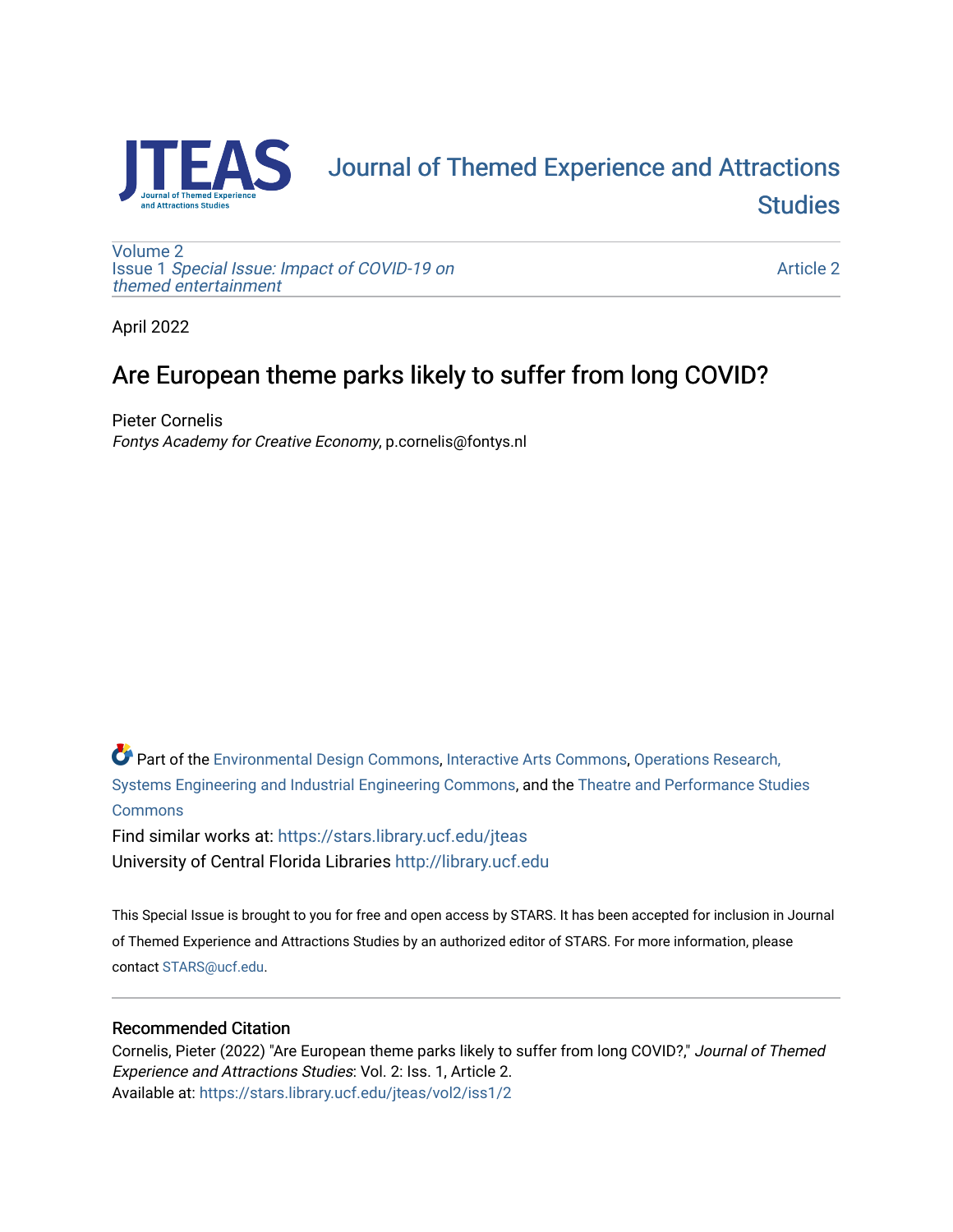

Journal of Themed Experience and Attractions Studies 2.1 (2022) 4–8

## Are European theme parks likely to suffer from long COVID?

Pieter Cornelis<sup>\*</sup>

Fontys Academy for Creative Economy, Prof. Goossenslaan 1, 5022 DM Tilburg, Netherlands

### **Abstract**

COVID-19 has had a major impact on the theme park industry. Visits to European parks were significantly lower in 2020 than the year before. This article discusses the short-term and long-term economic consequences of the pandemic for the theme park industry. Attitudinal loyalty, inertia effects of guest satisfaction on repeat visits, (deferred) reinvestments, and the difference between theme and amusement parks will be considered. To compensate for losses in 2020, many parks increased their visitor numbers in the 2021 season to the maximum permitted capacity, especially in the summer months. As a result, analysis of waiting times at 22 investigated European parks shows that the average waiting times in the summer season of 2021 were more than 20 per cent higher than the average in the same weeks in the previous years. This has a severe impact on the guest satisfaction of theme parks, leading to lower repeat visits in the (near) future. However, not every park is hurt equally bad by decreased Net Promoter Scores. Strong parks suffer more from the exponential and inertia effect from decreasing guest satisfaction (G-sat) scores but recover faster. Weaker parks, on the other hand, are less affected by the initial effect, but take longer to recover. Parks that had a healthy balance between attitudinal loyalty and repeat visits before the COVID-19 pandemic, which enabled them to build up a surplus of loyalty, will bounce back the fastest and strongest. Parks that have been vulnerable for some time due to low G-sat scores, partly due to limited investments and the urge to innovate, are more likely to suffer from long COVID.

**Keywords:** Theme parks; COVID-19; wait times; guest satisfaction; repeat visits.

## **1. Introduction**

COVID-19 has had a major impact on the theme park industry. Visits to European parks were significantly lower in 2020 than the year before. The TEA/AECOM attendance report recorded 22.2 million visits to the top 20 parks in 2020 compared to 64.5 million visits in 2019. This is a loss of 65.6% per cent. As a result, turnover plummeted and, despite government assistance, many parks closed the financial year with significant losses (Coates, 2021; Sarsfield-Hall, 2020). The Efteling (Netherlands) even reported a loss for the first time in its 70-year existence (Probst, 2021). Despite COVID-related capacity restrictions and temporary lockdown measures, visitor numbers at most European parks have shown an upward trend in 2021 and most parks are now looking at the future with a positive attitude (Coates, 2021). Therefore, it appears most European theme parks have recovered rapidly from the COVID-19 pandemic, but in analogy to medical long COVID one could question whether this applies to the whole industry. Have all European theme parks indeed recovered from the pandemic or are some parks likely to suffer from long COVID? This article discusses the economic consequences of the coronavirus pandemic for the European theme park industry on the important economic metrics guest satisfaction, experience, and loyalty (Milman, Tasci, & Wei, 2020).

<sup>\*</sup> Corresponding author. Email: p.cornelis@fontys.nl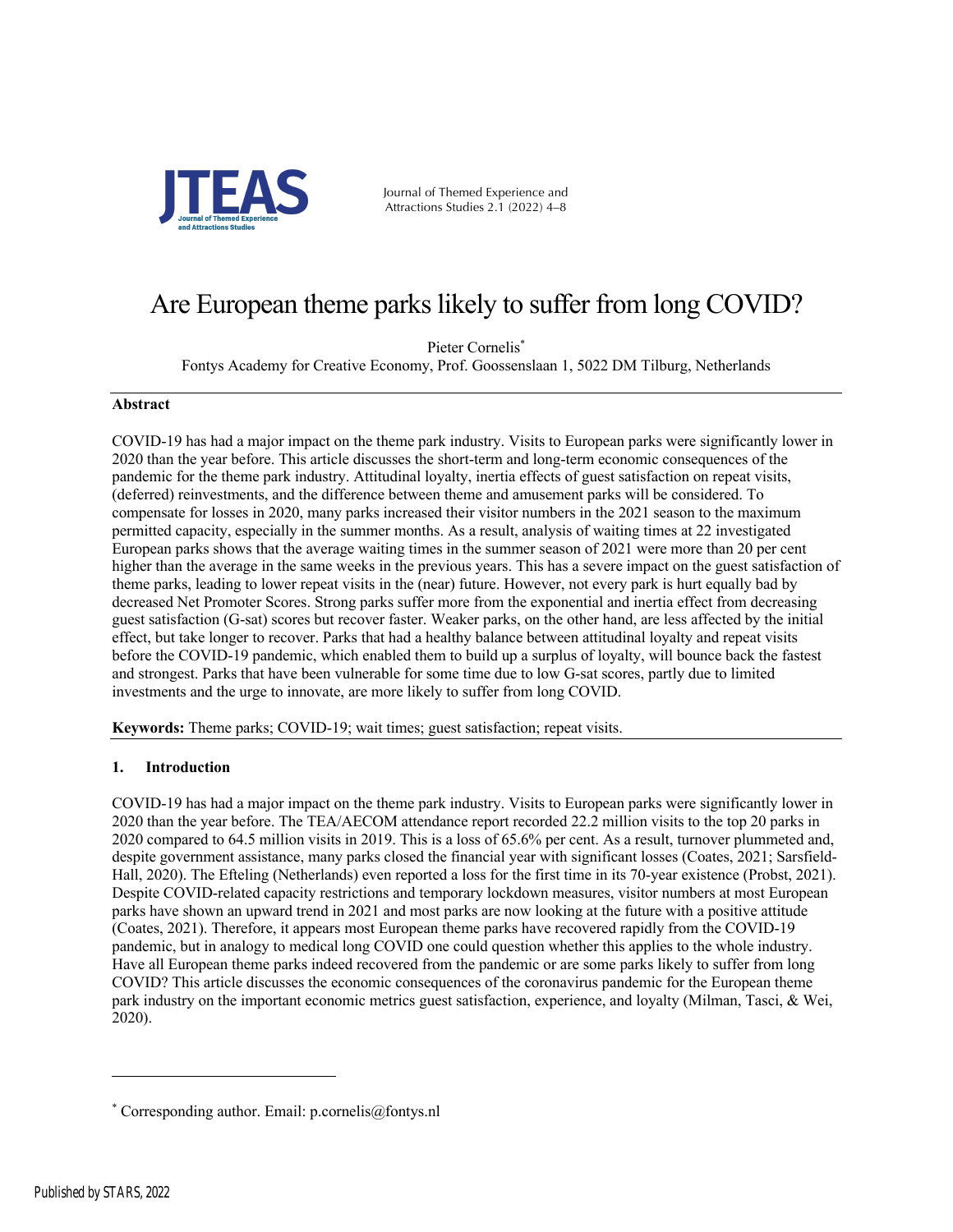For a proper understanding of the economic consequences, we must distinguish between the short-term effects of the pandemic (2020-2022) and the long-term effects (2023 and beyond). It is also useful to make a distinction between the situation of amusement parks versus theme parks, as the effects could be different for both types of parks.

### **2. Short-term effects**

In 2021 many parks increased their visitor numbers to the maximum permitted capacity, especially in the summer months (Coates, 2021). This is understandable because their cash flow was virtually non-existent and the fixed costs continued into the winter months (MacDonald, 2020; Sarsfield-Hall, 2020). As soon as parks were allowed to open again, cash was finally injected into the organizations and salaries and bills from suppliers could be paid again. The market for school trips, events, and busines-to-business was still stalled, so the turnover mainly had to be realized through the regular visitor (Coates, 2021). Many parks have made a reasonable arrangement with their annual passholders (Levine, 2020) – such as temporary suspension of the subscription – so that this group also did not generate any substantial extra turnover in the first few months after reopening (Coates, 2021). But it did lead to extra crowds in the park. Due to the necessary measures, including mandatory social distancing in lines and in ride vehicles, keeping restaurants and indoor facilities closed, and one-way traffic in the park, the available capacity in the parks decreased while the demand from visitors increased (Coates, 2021). Due to travel restrictions, partly imposed by visitors themselves out of an abundance of caution, many holidaymakers were forced to spend their holidays in their own country (Coates, 2021). A visit to a regional theme park was the escape that they had been yearning for a year (TEA/AECOM, 2021; see also the contribution by Anton Clavé in this issue). This resulted in sold-out parks for weeks.



Fig. 1. Average waiting times in 22 European theme parks (post- and pre-COVID-19)

The author's analysis of the waiting times at 22 European parks (of which 8 are in the top ten with the highest number of visitors) shows that the average waiting times in the summer season of 2021, i.e. calendar weeks 27 to 37,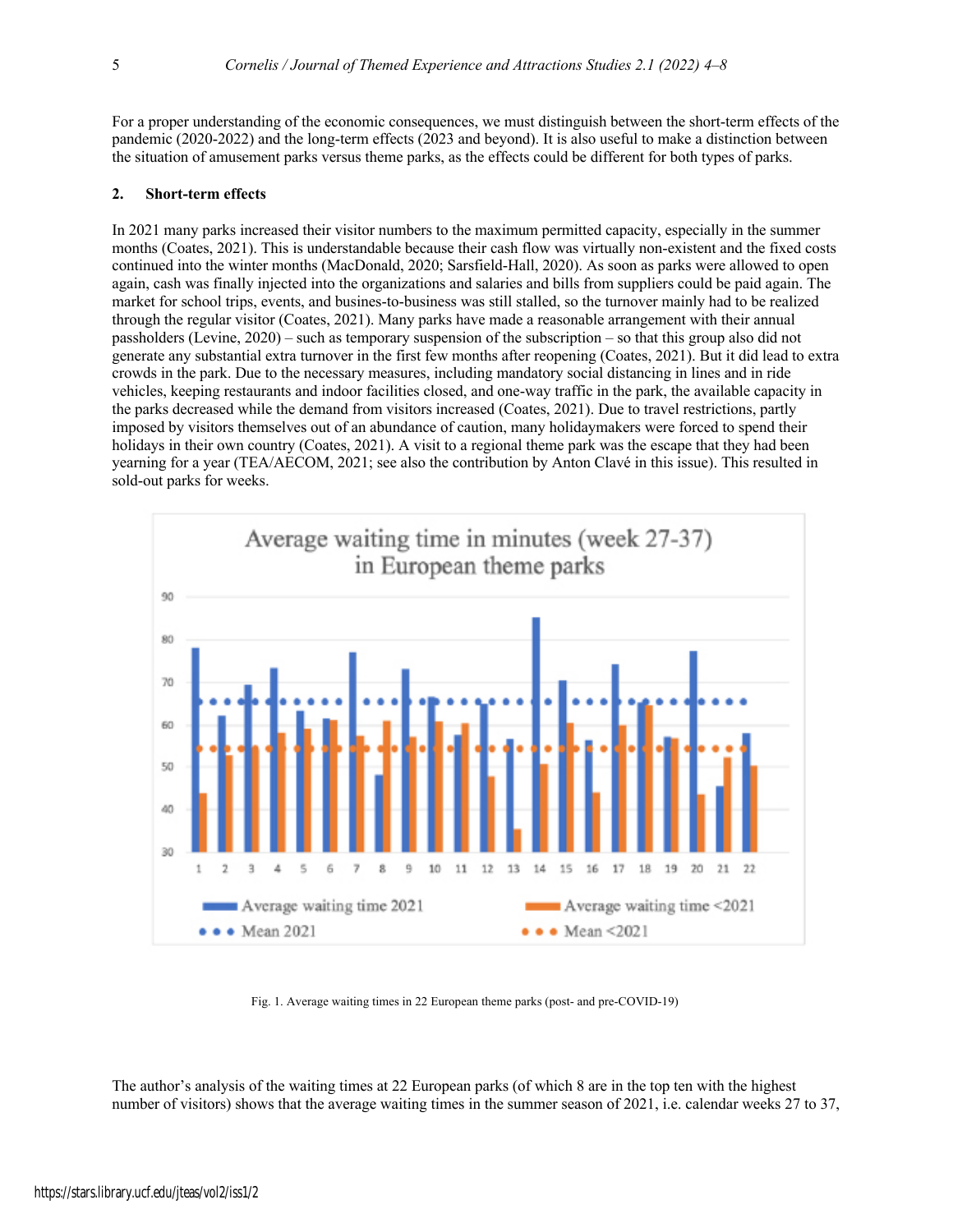were more than 20% higher than the average in the same weeks in the previous years (20.9% increase; data retrieved from https://queue-times.com/parks/). As Fig. 1 depicts, there are, however, major differences between parks: only three of the 22 parks have shown a decline in waiting times, whereas waiting times have increased (significantly) in 19 of the 22 parks studied. The largest decrease is 23%; the highest increase is nearly 80%. Considering the negative relation between waiting times on the one hand and guest satisfaction, experience, and loyalty on the other hand (Milman, Tasci, & Wei, 2020), this increase in waiting times is not favorable.

Partly as a result of the increased waiting times, guest satisfaction has been under considerable pressure in the past year (Coates, 2021; James, 2021), and the Net Promoter Scores (NPS) of most parks have slipped. The Net Promoter Score is an index ranging from -100 to 100 that measures the willingness of customers to recommend a company's products or services to others. It is used as a proxy for gauging the customer's overall satisfaction with a company's product or service and the customer's loyalty to the brand. While the better-performing parks showed an NPS score of over 70% in previous years (Cornelis, 2017), many parks are currently happy if they are even able to close 2021 with a net positive NPS. This has consequences for repeat visits (Milman, Tasci, & Wei, 2020). Due to the exponential relationship between guest satisfaction (G-sat) scores and repeat visits (Parasuraman, Zeithaml, & Berry, 1985), a relatively small decrease in guest satisfaction for the higher-quality theme parks leads to a more than proportional decrease in visitor numbers in the following year. Due to the so-called inertia effect, the upward trajectory also takes longer than might be expected based on the decrease in G-sat (Cornelis, 2017). Trust takes time to build, but it is quickly lost. Cornelis (2017, p.79) shows that for an average-valued European theme park (with 500,000 annual visitors and a G-sat score of 3.5 on a 5.0 scale), a decrease in G-sat due to the inertia effect can lead to a reduced number of visitors over several years. The negative effects of decreased G-sat scores are less rigorous for the relatively poorer-rated theme parks because the relationship between satisfaction and repeat visits is less strong for this group of parks.

What we are actually seeing is that parks are currently capitalizing on their brand equity accumulated over the past few years. Visitor numbers are currently higher than might be expected based on current satisfaction measurements, simply because people can finally visit a theme park after a long period of limitations. Metaphorically speaking, parks live on the accumulated reserves of their attitudinal loyalty (Bandyopadhyay & Martell, 2007), where in the past they still had a surplus. This causes erosion of the brand (Keller, Apéria, & Georgson, 2008) and this will become visible in the near future. Disappointing visitor experience leads to complaints, dissatisfaction, less positive word-of-mouth communication, and ultimately to postponed repeat visits.

## **3. Long-term effects**

The above effect is reinforced by the deferred investments of 2020 and 2021. Investments have been abruptly halted (MacDonald, 2020; Sarsfield-Hall, 2020) and as a result, the quality of the theme park experience is decreasing (TEA/AECOM, 2021). While we saw that in previous years European parks reinvested on average about 10-12% of their annual turnover in the park (Cornelis, 2011), in 2020 and 2021 it is only a fraction of this percentage (Probst, 2021). Many parks immediately halted planned investments for 2020, not knowing what the pandemic would bring. Barring a few notable investments, we still saw a hesitant investment policy in 2021 (Probst, 2021). With two financially challenging years in a row, it is also difficult for many parks to secure financing for 2022 (Coates, 2021; MacDonald, 2020), which could lead to an additional delay in the reinvestment. The Return on Investment (ROI) of a theme park investment depends on the budget decision given the context multiplied by the processing of the content (Cornelis, 2017). The budget decision consists of two aspects, namely the amount and the frequency of the investment. Due to the deteriorated financial situation of several (particularly smaller) parks (Probst, 2021), the ratio between capital expenditures and revenues (capex/revenues-ratio) will probably be adjusted downwards. Instead of an average of 10-12% per year, this might now drop to 8-10%, with a delayed effect of several years. Where any given park had planned to invest 25% of its turnover in a new attraction in 2020 and to subsequently maintain the effects in 2021 and 2022 with a smaller annual investment of approximately 5% of their yearly revenues (which in the end comes down to an average capex/revenues-ratio of approximately 10-12% per year), we see that this investment is now reduced to less than 20%, and moreover only implemented in 2022/2023. The now-eroded park will have an even longer road ahead to bounce back from the COVID situation.

A case of economic long COVID seems apparent. According to TEA/AECOM (2021), it is not reasonable to expect an instant return to the record numbers of 2019; a more realistic expectation would be to return to a level comparable to an average of the recent years prior to COVID, probably with a delay for the years after that. It will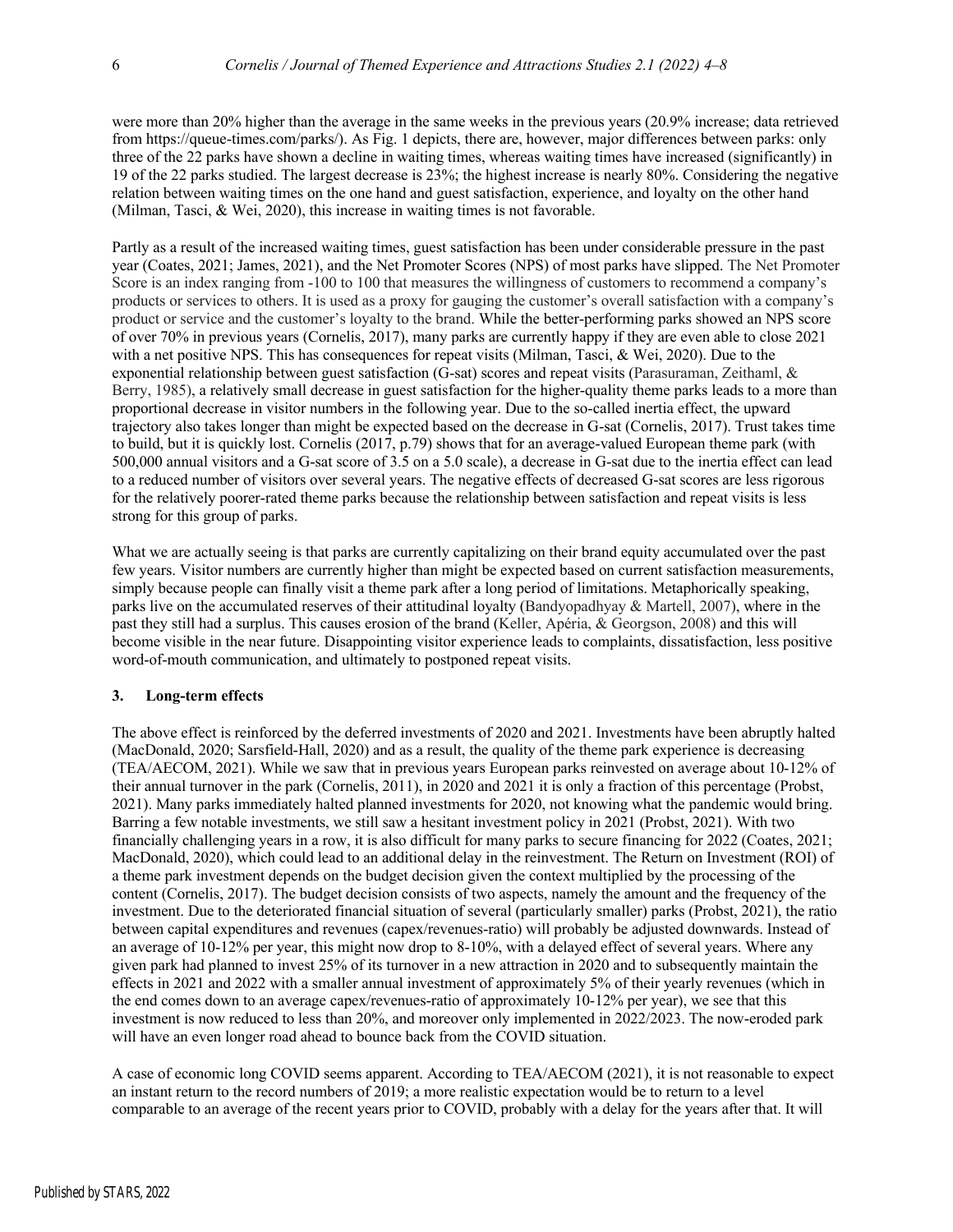take years before a healthy attitudinal loyalty is built up again (Keller, Apéria, & Georgson, 2008). Although investments will generate a growth in visitor numbers (Cornelis, 2011), the percentage increase in visitor numbers are expected to be lower at first than before the pandemic. Because most parks are in a temporary-growth situation, which means that investments have to be made to remain competitive (Cornelis, 2017), it could mean that these parks have to temporarily invest at a higher frequency to counteract the extinction effects. In such situations, an investment leads to a temporary increase of approximately two or three years in visitor numbers, after which the numbers drop back to (slightly above) the original level before the investment. However, due to the erosion of the park, the first investments will be necessary to bring the park back up to par. Subsequent investments can then ensure that there is temporary growth to allow the park to truly remain competitive. In other words, the park will first have to put things in order to return to healthy visitor numbers, also considering that behavioral loyalty is at least equal to attitudinal loyalty. Only then can the park focus on the future. The situation will be slightly different for parks that are in the permanent-growth phase of reinvestment, although these parks are also likely to suffer from deferred and lower reinvestment.

However, the above scenario does not apply to every park. The effects will be less severe for theme parks than for amusement parks. One could describe the difference between a theme park and an amusement park based on the experience offered to the guest (Cornelis, 2011). Amusement parks offer an *Erlebnis*-based experience which mainly involves primary, sensory, and emotional responses, whereas theme parks offer an *Erfahrung*-based experience, in which meaningful experiences – offered by immersive worlds, theming, and storytelling – are more important (Cornelis, 2017). Due to the nature of the desired experience at an amusement park, a large part of investment-related (repeat) visits can be allocated to ride-related investments. The principle of "seen it, done it, got the picture" applies especially to these *Erlebnis*-based amusement park visits. Because a visit to a theme park should primarily lead to an *Erfahrung* – instead of an *Erlebnis* – the sensations of new kicks and thrills play a lesser role than the re-experience of the immersive world, theming, and storytelling (Cornelis, 2017; Schulze, 1992). These *Erfahrung*-based experiences erode less quickly and are more resistant to temporary setbacks.

### **4. Conclusion**

In conclusion, we see two mutually reinforcing effects of the COVID-19 pandemic. On the one hand, there is an inertia effect towards repeat visits due to the decreasing G-sat scores as a result of capacity bottlenecks in 2021. In other words, due to longer waiting times in most European theme parks guest satisfaction has decreased, which will have a direct and delayed effect on repeat visits. On the other hand, this effect is further enhanced by the inertia effect of deferred investments. Reinvestments lead to more attractive parks and thus higher (repeat) visits, but because of this delay in reinvestments the attractiveness of the parks is under pressure, leading to less satisfied guests, and thus lower (repeat) visits. Strong parks suffer more from the exponential and inertia effect from decreasing G-sat scores but recover faster. Weaker parks, on the other hand, are less affected by the initial effect, but take longer to recover. Parks that had a healthy balance between attitudinal loyalty and repeat visits before the COVID-19 pandemic, which enabled them to build up a surplus of loyalty, will bounce back the fastest and strongest. Parks that have been vulnerable for some time due to low G-sat scores, partly due to limited investments and the urge to innovate, are more likely to suffer from long COVID. So, are European theme parks likely to suffer from long COVID? Most of the European parks will not suffer too much and will recover within the next few years. Some parks will recover sooner than others – especially high-rated theme parks – but the vulnerable parks will experience difficult times.

#### **References**

- Bandyopadhyay, S., & Martell, M. (2007). Does attitudinal loyalty influence behavioral loyalty? A theoretical and empirical study. *Journal of retailing and consumer services*, *14*(1), 35-44.
- Coates, C. (2021, February 3). COVID-19 will shape attractions trends across the world in 2021*. Blooloop.* https://blooloop.com/theme-park/indepth/attractions-trends-2021/

Cornelis, P. C. M. (2011). *Attraction accountability: Predicting the unpredictable effects of theme park investments?!* NRIT Media.

Cornelis, P. C. M. (2017). *Investment thrills: Managing risk and return for the amusement parks & attractions industry*. NRIT Media.